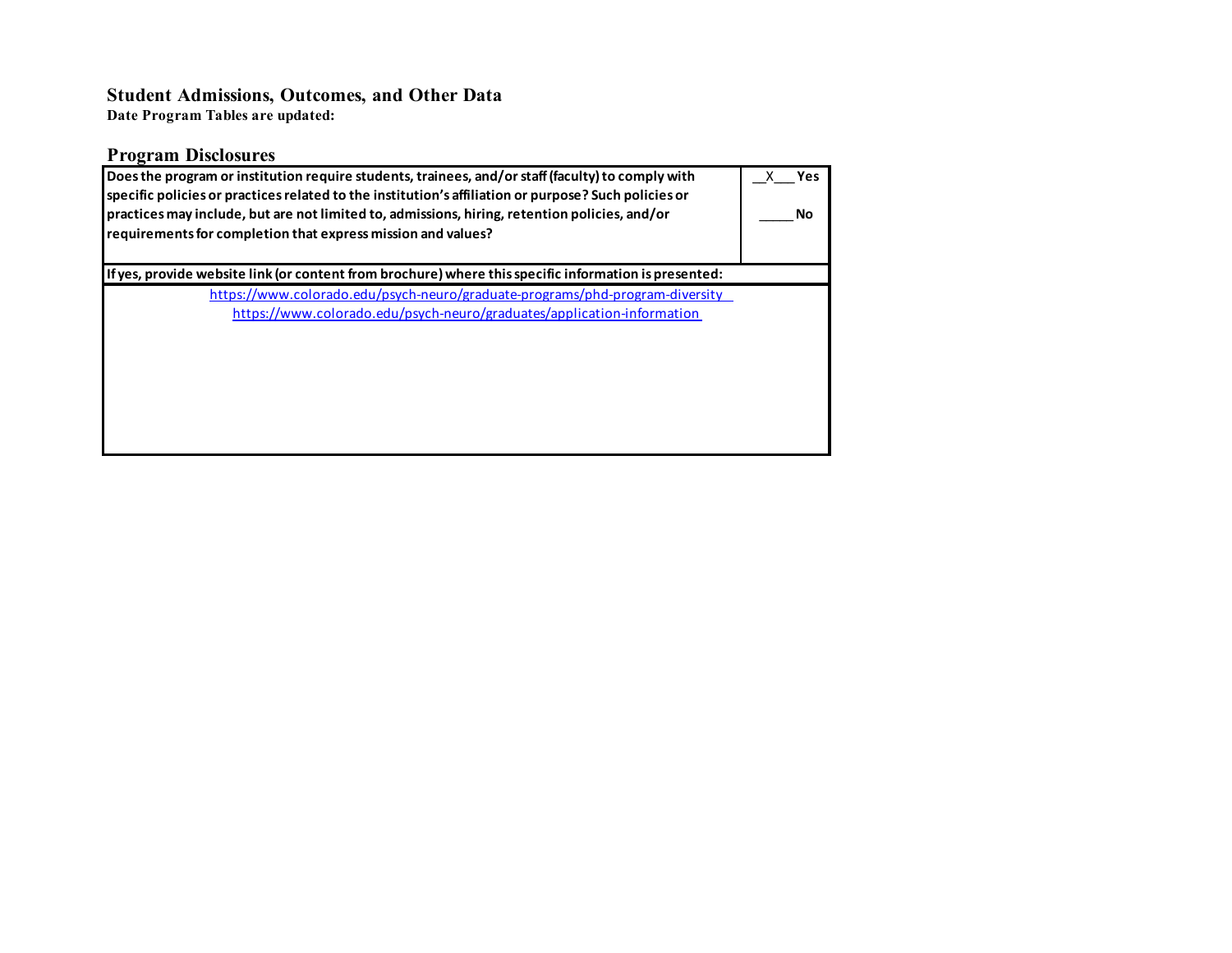#### **Time to Completion for all students entering the program**

|                                                                          |              |               |           |               |               |               |               |               |  |           |  |               | Year in which Degrees were Conferred |               |            |               |     |               |           |               |              |               |
|--------------------------------------------------------------------------|--------------|---------------|-----------|---------------|---------------|---------------|---------------|---------------|--|-----------|--|---------------|--------------------------------------|---------------|------------|---------------|-----|---------------|-----------|---------------|--------------|---------------|
| Outcome                                                                  | 2011-2012    |               | 2012-2013 |               | $2013 - 2014$ |               | $2014 - 2015$ |               |  | 2015-2016 |  | 2016-2017     |                                      | 2017-2018     |            | 2018-2019     |     | 2019-2020     | 2020-2021 |               | <b>Total</b> |               |
| Total number of students with doctoral degree conferred<br>on transcript |              |               |           |               |               |               |               |               |  |           |  |               |                                      |               |            |               |     |               |           |               | 36           |               |
| Mean number of years to complete the program                             |              |               | 6.5       |               | 6.8           |               |               | 6.5           |  |           |  |               |                                      | 6.8           |            | 6.2           | 6.5 |               | 6.75      |               | 6.67         |               |
| Median number of years to complete the program                           |              |               | 6.5       |               |               |               |               |               |  |           |  |               |                                      |               |            |               |     |               |           |               |              |               |
| <b>Time to Degree Ranges</b>                                             | $\mathbf{0}$ | $\frac{9}{6}$ |           | $\frac{6}{9}$ |               | $\frac{0}{2}$ |               | $\frac{0}{2}$ |  |           |  | $\frac{0}{2}$ |                                      | $\frac{0}{2}$ |            | $\frac{0}{0}$ |     | $\frac{0}{2}$ |           | $\frac{0}{0}$ |              | $\frac{0}{0}$ |
| Students in less than 5 years                                            | $\theta$     |               |           |               |               | 0             |               |               |  |           |  |               |                                      |               | $^{\circ}$ |               |     |               |           |               |              |               |
| Students in 5 years                                                      | $\Omega$     |               |           |               |               | $\Omega$      |               |               |  |           |  |               |                                      |               | 0          |               |     | $\Omega$      |           |               |              |               |
| Students in 6 years                                                      | $\theta$     |               |           | 50            |               | 40            |               | 75            |  |           |  | 67            |                                      | 20            |            | 83            |     | 50            |           | 25            | 8            | 50            |
| Students in 7 years                                                      | $\Omega$     |               |           | 50            |               | 40            |               |               |  | 100       |  |               |                                      | 80            |            |               |     |               |           | 75            |              | 36            |
| Students in more than 7 years                                            | $\Omega$     |               |           |               |               | 20            |               | $\gamma$      |  |           |  | 33            |                                      |               |            |               |     | 50            |           |               |              | 14            |

**Also, please describe or provide a link to program admissions policies that allow students to enter with credit for prior graduate work, and the expected implications for time to completion. Please indicate NA if not applicable:**

Transfer credits from accredited institutions are accepted by the University of Colorado Boulder only after approval by the department and program director and under the specific conditions outlined at http://www.colorado.edu/graduateschool/sites/default/files/attached-files/transfercredit.pdf.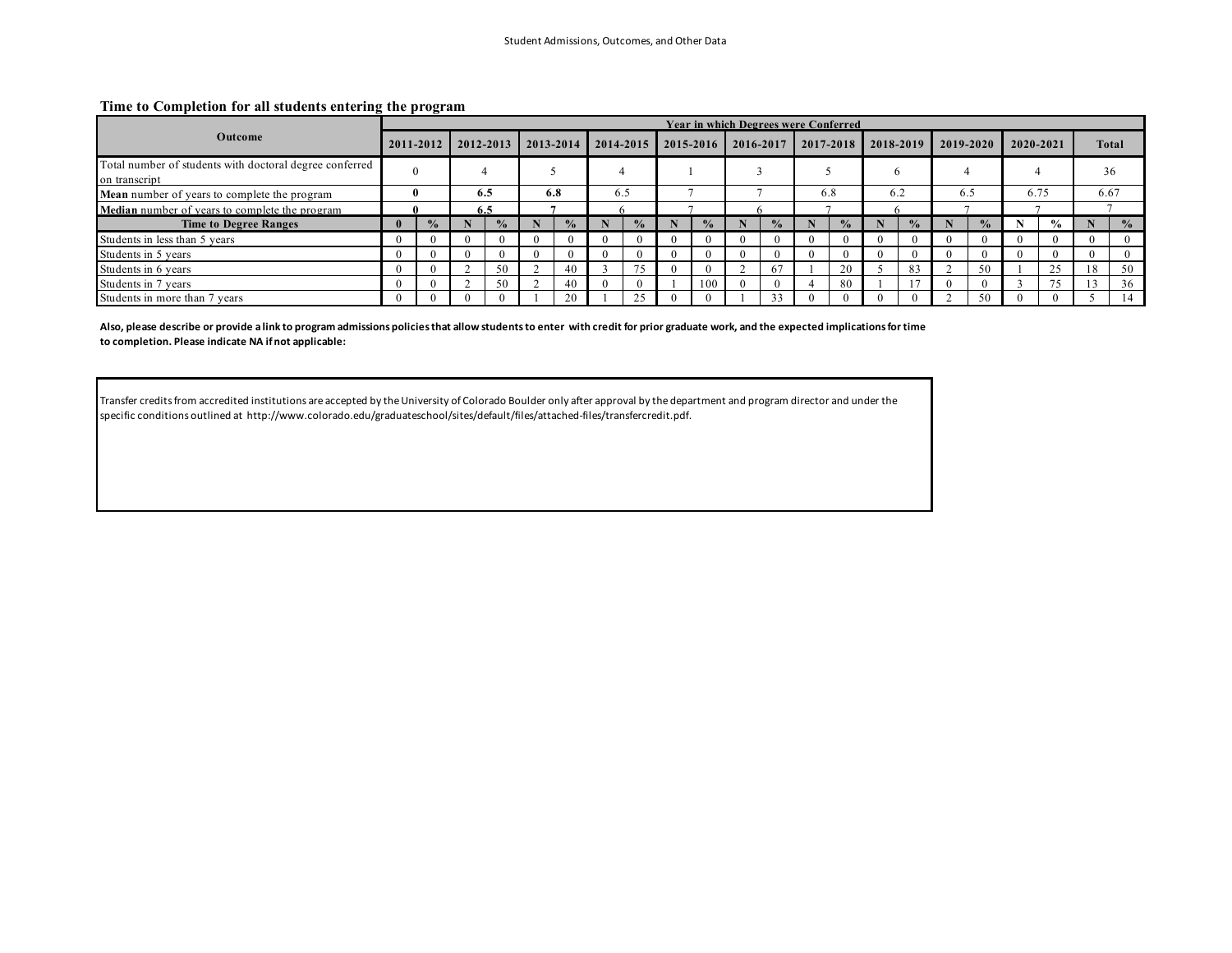### **Program Costs**

| <b>Description</b>                                                                                                      | 2021-2022 $1^{st}$ -year<br><b>Cohort Cost</b> |
|-------------------------------------------------------------------------------------------------------------------------|------------------------------------------------|
| Tuition for full-time students (in-state)                                                                               | \$11,826                                       |
| Tuition for full-time students (out-of-state)                                                                           | \$31,284                                       |
| Tuition per credit hour for part-time students <i>(if applicable enter amount; if</i><br>not applicable enter " $NA$ ") | N/A                                            |
| University/institution fees or costs                                                                                    | \$2,108                                        |
| Additional estimated fees or costs to students (e.g. books, travel, etc.)                                               | \$1,800                                        |

Admitted graduate students receive a Teaching Assistantship or a Research Assistantship position that pays tuition remission, a stipend of \$11,921 per semester, and 91% of the Gold Health Insurance Plan. Students are required to pay student fees and the remaining portion of their health insurance costs.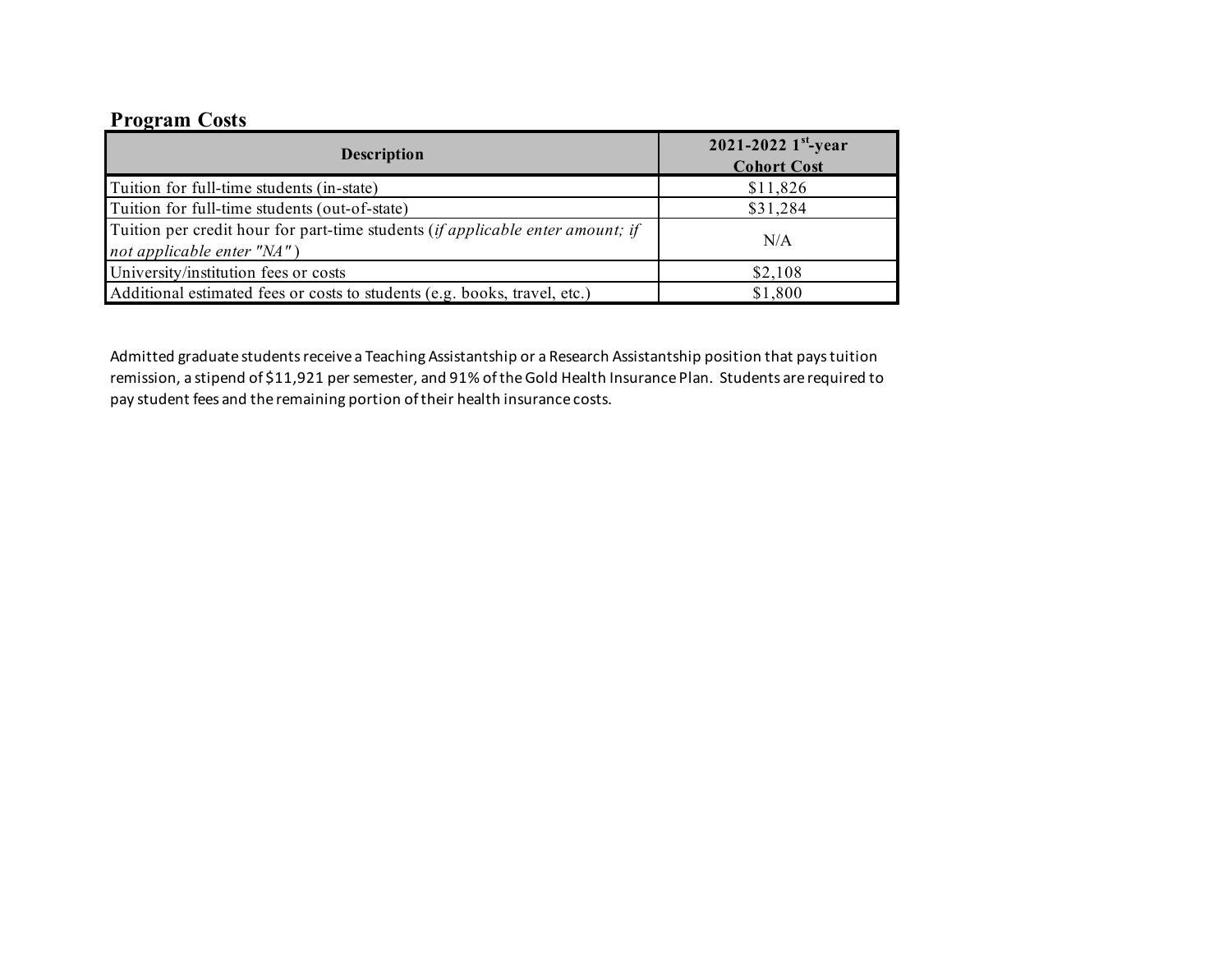#### **Internship Placement - Table 1**

|                                                                                                                                      |                |               |                          |               |                |                          |                |                          |              |                          | <b>Year Applied for Internship</b> |                          |              |                          |          |                          |                |                          |              |               |
|--------------------------------------------------------------------------------------------------------------------------------------|----------------|---------------|--------------------------|---------------|----------------|--------------------------|----------------|--------------------------|--------------|--------------------------|------------------------------------|--------------------------|--------------|--------------------------|----------|--------------------------|----------------|--------------------------|--------------|---------------|
| Outcome                                                                                                                              | 2011-2012      |               |                          | 2012-2013     |                | 2013-2014                |                | 2014-2015                |              | 2015-2016                |                                    | 2016-2017                |              | 2017-2018                |          | 2018-2019                |                | 2019-2020                |              | 2020-2021     |
|                                                                                                                                      | N              | $\frac{0}{0}$ | N                        | $\frac{0}{0}$ |                | $\frac{0}{0}$            |                | $\frac{0}{0}$            | N            | $\frac{0}{0}$            |                                    | $\frac{0}{0}$            |              | $\frac{0}{0}$            | N        | $\frac{0}{0}$            | N              | $\frac{0}{0}$            |              | $\frac{0}{0}$ |
| Students who obtained APA/CPA-accredited internships                                                                                 | 6              | 86            | 3                        | 75            | 3              | 100                      | $\overline{2}$ | 100                      | 3            | 100                      |                                    | 80                       | $\mathsf{f}$ | 100                      |          | 100                      | 3              | 75                       |              | 100           |
| Students who obtained APPIC member internships that<br>were not APA/CPA-accredited (if applicable)                                   | $\Omega$       |               |                          | 25            | $\theta$       | $\theta$                 | $\theta$       | $\theta$                 | $\theta$     | $\theta$                 | $\theta$                           | $\theta$                 | $\theta$     | $\theta$                 |          | $\theta$                 | $\Omega$       | $\theta$                 | $\Omega$     |               |
| Students who obtained other membership organization<br>internships (e.g. CAPIC) that were not APA/CPA-<br>accredited (if applicable) | $\theta$       | $\theta$      | $\theta$                 | $\theta$      | $\mathbf{0}$   | $\theta$                 | $\theta$       | $\mathbf{0}$             | $\mathbf{0}$ | $\mathbf{0}$             | $\mathbf{0}$                       | $\overline{0}$           | $\mathbf{0}$ | $\mathbf{0}$             | $\theta$ | $\theta$                 | $\mathbf{0}$   | $\mathbf{0}$             | $\mathbf{0}$ |               |
| Students who obtained internships conforming to CDSPP<br>guidelines that were not APA/CPA-accredited (if<br><i>applicable</i> )      | $\Omega$       |               | $\Omega$                 | $\Omega$      | $\Omega$       | $\Omega$                 | $\Omega$       | $\theta$                 | $\theta$     | $\Omega$                 |                                    | $\theta$                 | $\Omega$     | $\Omega$                 |          | $\Omega$                 |                | $\theta$                 |              |               |
| Students who obtained other internships that were not<br>APA/CPA-accredited (if applicable)                                          |                |               | $\theta$                 | $\theta$      | $\Omega$       | $\theta$                 | $\Omega$       | $\theta$                 | $\Omega$     | $\Omega$                 |                                    | $\theta$                 |              | $\theta$                 |          | $\Omega$                 | $\Omega$       | $\theta$                 |              |               |
| Students who obtained any internship                                                                                                 | 6              | 86            |                          | 100           | $\overline{a}$ | 100                      | $\mathcal{L}$  | 100                      | $\mathbf{3}$ | 100                      |                                    | 80                       | 6            | 100                      |          | 100                      | 3              | 75                       |              | 100           |
| Students who sought or applied for internships including<br>those who withdrew from the application process                          | $\overline{7}$ |               | $\overline{\mathcal{L}}$ |               | 3              | $\overline{\phantom{a}}$ | $\overline{2}$ | $\overline{\phantom{a}}$ | 3            | $\overline{\phantom{a}}$ | $\sim$                             | $\overline{\phantom{a}}$ | 6            | $\overline{\phantom{a}}$ | 5        | $\overline{\phantom{a}}$ | $\overline{A}$ | $\overline{\phantom{a}}$ | 5            |               |

#### **Internship Placement - Table 2**

|                                                                                                             |           |                      |           |               |           |                          |           |                          |           |               | <b>Year Applied for Internship</b> |               |           |                          |           |               |           |               |           |               |
|-------------------------------------------------------------------------------------------------------------|-----------|----------------------|-----------|---------------|-----------|--------------------------|-----------|--------------------------|-----------|---------------|------------------------------------|---------------|-----------|--------------------------|-----------|---------------|-----------|---------------|-----------|---------------|
| Outcome                                                                                                     | 2011-2012 |                      | 2012-2013 |               | 2013-2014 |                          | 2014-2015 |                          | 2015-2016 |               | 2016-2017                          |               | 2017-2018 |                          | 2018-2019 |               | 2019-2020 |               | 2020-2021 |               |
|                                                                                                             |           | $\sqrt{\phantom{0}}$ |           | $\frac{0}{2}$ |           | $\frac{0}{0}$            |           | $\frac{0}{2}$            |           | $\frac{1}{2}$ |                                    | $\frac{0}{0}$ |           | $\frac{0}{2}$            |           | $\frac{0}{0}$ |           | $\frac{0}{2}$ |           | $\frac{0}{2}$ |
| Students who sought or applied for internships including<br>those who withdrew from the application process |           |                      |           |               |           | $\overline{\phantom{0}}$ |           | $\overline{\phantom{a}}$ |           | -             |                                    |               |           | $\overline{\phantom{a}}$ |           | -             |           |               |           |               |
| Students who obtained paid internships                                                                      |           | 86                   |           | 100           |           | 100                      |           | 100                      |           | 100           |                                    | 80            |           | 100                      |           | 100           |           | 75            |           | 100           |
| Students who obtained half-time internships* (if<br><i>applicable</i> )                                     |           | 0                    | $\Omega$  |               | $\Omega$  | $\theta$                 | $\Omega$  | $\theta$                 | $\Omega$  |               | $^{\circ}$                         |               |           |                          |           |               | $\Omega$  |               | $\Omega$  |               |

\* Cell should only include students who applied for internship and are included in applied cell count from "Internship Placement – Table 1"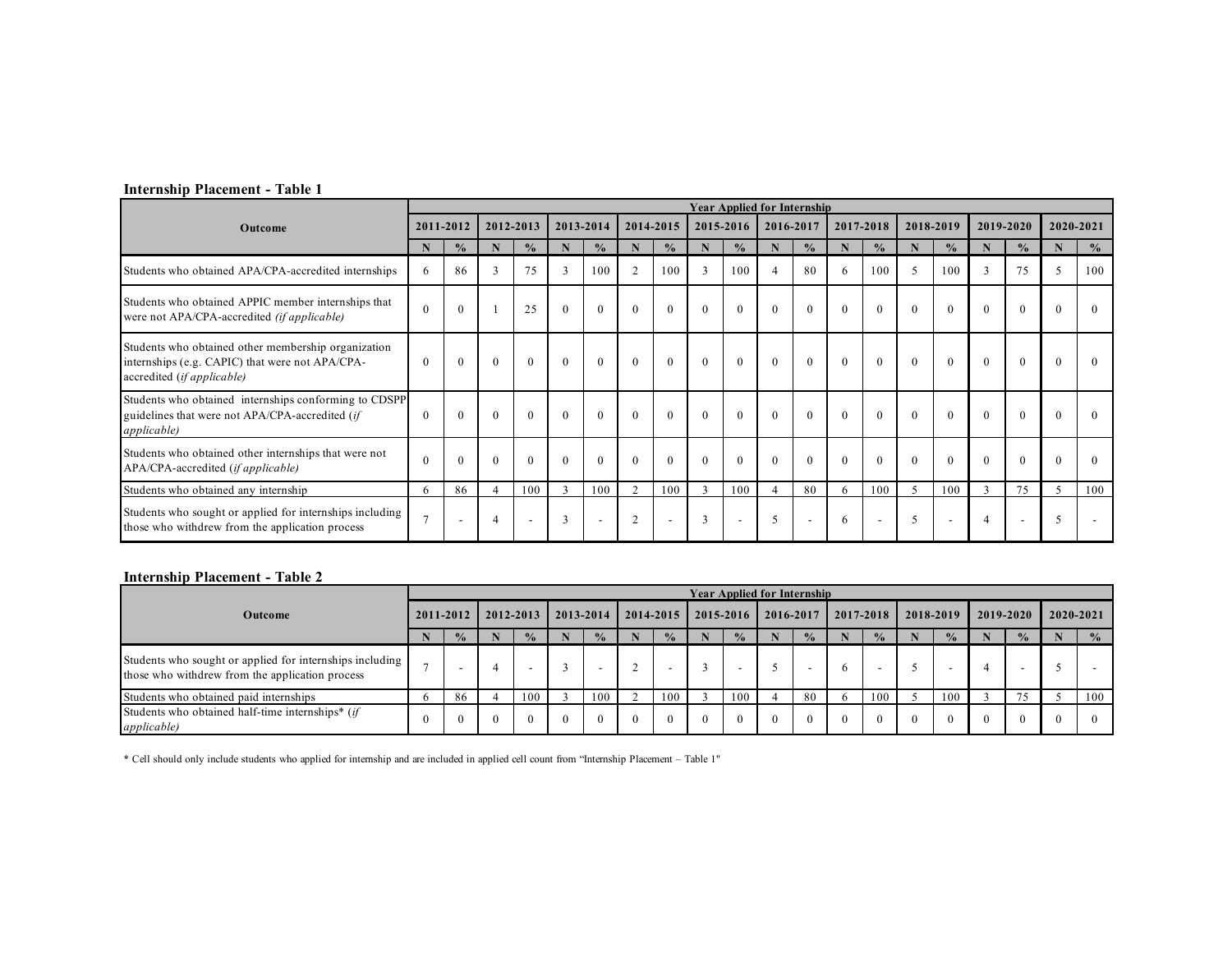#### **Attrition**

|                                                                                             |           |               |          |                          |           |                          |   |               |          |                          | <b>Year of First Enrollment</b> |                          |              |                          |          |                          |          |                          |   |               |
|---------------------------------------------------------------------------------------------|-----------|---------------|----------|--------------------------|-----------|--------------------------|---|---------------|----------|--------------------------|---------------------------------|--------------------------|--------------|--------------------------|----------|--------------------------|----------|--------------------------|---|---------------|
| Variable                                                                                    | 2011-2012 |               |          | 2012-2013                | 2013-2014 |                          |   | 2014-2015     |          | 2015-2016                |                                 | 2016-2017                |              | 2017-2018                |          | 2018-2019                |          | 2019-2020                |   | 2020-2021     |
|                                                                                             |           | $\frac{0}{0}$ |          | $\frac{0}{0}$            | N         | $\frac{0}{2}$            |   | $\frac{0}{0}$ |          | $\frac{0}{0}$            | N                               | $\frac{0}{0}$            | N            | $\frac{0}{2}$            | N        | $\frac{0}{2}$            | N        | $\frac{0}{2}$            |   | $\frac{0}{0}$ |
| Students for whom this is<br>the year of first enrollment<br>(i.e. new students)            |           | -             |          | $\overline{\phantom{a}}$ | 4         | $\overline{\phantom{a}}$ | 8 | -             | 3        | $\overline{\phantom{a}}$ | 3                               | $\overline{\phantom{0}}$ | 3            | $\overline{\phantom{0}}$ | 4        | $\overline{\phantom{a}}$ | 4        | $\overline{\phantom{a}}$ |   | . .           |
| Students whose doctoral<br>degrees were conferred on<br>their transcripts                   | 6         | 86            | 4        | 100                      | 4         | 100                      |   | 63            |          | 33                       | $\mathbf{0}$                    | $\mathbf{0}$             | $\mathbf{0}$ | $\theta$                 | $\theta$ | $\theta$                 |          | $\Omega$                 |   | $\Omega$      |
| Students still enrolled in<br>program                                                       |           | $\mathbf{0}$  | $\theta$ | $\theta$                 |           | $\theta$                 |   | 13            |          | 67                       | $\overline{3}$                  | 100                      | 3            | 100                      | 4        | 100                      | 4        | 100                      | 5 | 100           |
| Students no longer enrolled<br>for any reason other than<br>conferral of doctoral<br>degree |           | 14            | $\theta$ | $\Omega$                 | $\Omega$  | $\theta$                 | 2 | 25            | $\Omega$ | $\theta$                 | $\theta$                        | $\theta$                 | $\theta$     | $\theta$                 | $\theta$ | $\theta$                 | $\theta$ | $\Omega$                 |   | $\theta$      |